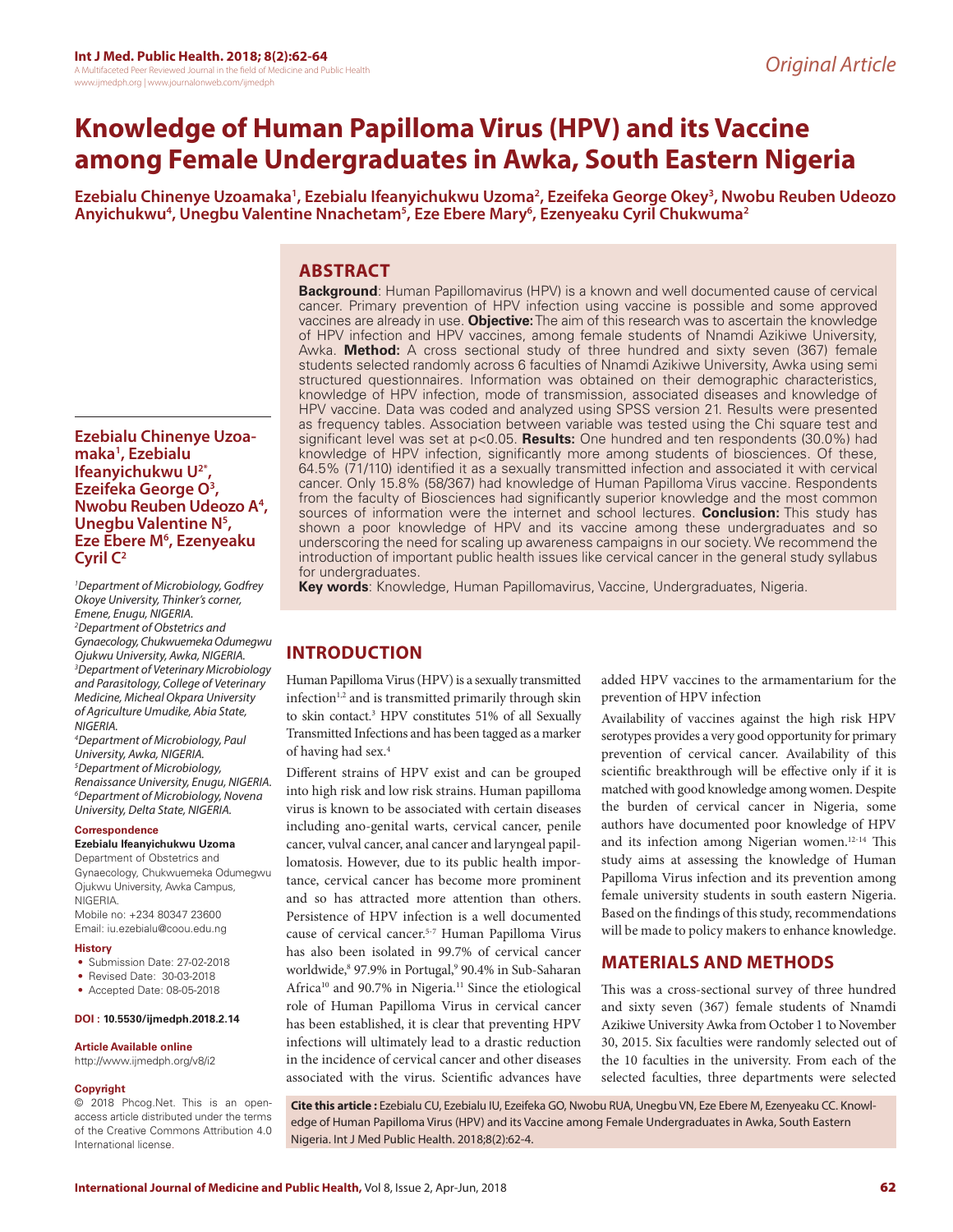randomly. The students in the selected departments were approached just before the commencement of a lecture. The nature of the study was explained to them to obtain their consent. A minimum sample size of 247 was calculated using 17.7% awareness documented in a similar study<sup>13</sup> and giving provision for 20% attrition.

The study instrument was a semi structured self-administered questionnaire consisting of 25 question items. The questionnaire was previously pretested among female undergraduates of Chukwuemeka Odumegwu Ojukwu University but these were not included in the final analysis. The questionnaire was modified accordingly after the pretest. The participants were encouraged to fill the questionnaires independently and these were collected back by the researchers immediately. They were not allowed to take the questionnaires away so as to help maintain confidentiality. Ethical approval for the study was obtained from the ethics committee of Chukwuemeka Odumegwu Ojukwu University Teaching hospital Awka.

The questionnaire contained a total of twenty five questions that probed into their sociodemographic characteristics, awareness of HPV and its infection, knowledge of diseases associated with HPV infection and knowledge of its prevention. Data was coded and descriptive analysis was done using the Statistical Software for Social Sciences (IBM SPSS statistics version 21). The Chi square test was used to test for associations between variables and significant level was set at P-value ≤0.05.

# **RESULTS**

Of the 400 questionnaires distributed, 367 were correctly completed (91.8% response) for response on awareness of HPV and its vaccine and these formed the basis for the analysis. The mean age of the respondents was  $23.4 \pm 5.9$  years. The modal age group was  $20 - 24$  years (159, 43.3%). Three hundred and eight were single, 57 were married while 2 were widowed. The socio-demographic characteristics of the participants are displayed in Table 1.

Out of the 367 respondents, 110 (30.0%) had heard of Human Papilloma Virus. Knowledge level was determined by the proportion that answered 'yes' to awareness and mode of transmission. The age group that had highest knowledge of HPV infection was 25-29 (22/43, 51.2%), while the least was 15-19(14/78, 17.9%). The relationship between knowledge of HPV infection and age was statistically significant at  $P = 0.018$ . Although more married respondents knew about HPV, marital status did not significantly affect awareness of HPV ( $p = 0.63$ ). Respondents from the faculty of Biosciences had a significantly higher awareness level than those from other faculties ( $p$ <0.001). Table 2 shows the relationship between awareness of HPV and certain respondents' charateristics.

Of those who were aware of HPV, 71(64.5% or 19.3% of all the respondents) identified HPV as a sexually transmitted infection. Eighty four respondents knew the existence of HPV serotypes. Seventy one respondents associated high risk HPV with cervical cancer while five respondents associated low risk HPV with cervical cancer.

One hundred and fourteen respondents correctly identified diseases associated with HPV infection to include: cervical cancer (62), anogenital warts (36), penile cancer (11) and vulval cancer (5).

Only 15.8% (58/367) of the respondents knew of the availability of HPV vaccines. Respondents from the faculty of biosciences and those who were young significantly had more knowledge of HPV vaccine (Table 2). Sources of information included internet (28, 46.7%), school (11, 13.3%), media (4, 6.7%), friends (3, 5.0%) and others (6, 1.6%).

# **DISCUSSION**

This study has shown a poor knowledge of Human Papilloma Virus among these female undergraduates. The fact that only 30% of the

| Table 1: Socio demographic characteristics of the respondents. |           |            |  |  |  |  |  |
|----------------------------------------------------------------|-----------|------------|--|--|--|--|--|
| <b>Characteristics (N)</b>                                     | Frequency | Percentage |  |  |  |  |  |
| Age (322)                                                      |           |            |  |  |  |  |  |
| $15 - 19$                                                      | 78        | 4.2        |  |  |  |  |  |
| $20 - 24$                                                      | 159       | 49.4       |  |  |  |  |  |
| $25 - 29$                                                      | 43        | 13.4       |  |  |  |  |  |
| $30 - 34$                                                      | 17        | 5.3        |  |  |  |  |  |
| $35 - 39$                                                      | 12        | 3.7        |  |  |  |  |  |
| $\geq 40$                                                      | 13        | 4.0        |  |  |  |  |  |
| Marital status (367)                                           |           |            |  |  |  |  |  |
| Married                                                        | 57        | 15.5       |  |  |  |  |  |
| Not married                                                    | 310       | 84.5       |  |  |  |  |  |
| Faculty (331)                                                  |           |            |  |  |  |  |  |
| Arts                                                           | 30        | 9.1        |  |  |  |  |  |
| Bioscience                                                     | 61        | 18.4       |  |  |  |  |  |
| Physical science                                               | 86        | 26.0       |  |  |  |  |  |
| Management science                                             | 67        | 20.2       |  |  |  |  |  |
| Social science                                                 | 10        | 3.0        |  |  |  |  |  |
| Education                                                      | 51        | 15.4       |  |  |  |  |  |
| Agriculture                                                    | 26        | 7.9        |  |  |  |  |  |
| Aware of HPV (367)                                             |           |            |  |  |  |  |  |
| Yes                                                            | 110       | 30.0       |  |  |  |  |  |
| No                                                             | 257       | 70.0       |  |  |  |  |  |
| Aware of HPV vaccine (367)                                     |           |            |  |  |  |  |  |
| Yes                                                            | 58        | 15.8       |  |  |  |  |  |
| No                                                             | 309       | 84.2       |  |  |  |  |  |

respondents were aware of this important virus underscores the enormity of the problem. This finding is similar to those from other parts of the country. The finding of 30% knowledge in the present study appears to be an improvement on that of 17.7% by Makwe<sup>13</sup> among undergraduates in Lagos, Nigeria. This may be explained by the time effect as the present finding is coming about five years after the previous one. Several programmes on the prevention of cervical cancer have been organized over time and this would have increased the awareness of HPV among the populace. Similar situation has been observed in more developed nations. Before the introduction of vaccines, Di Giuseppe<sup>15</sup> observed a poor knowledge of HPV (23.3%) among adolescents but four years later a good knowledge (75.0%) was documented by Sopracordevole<sup>16</sup> among teenagers.

Another study done among antenatal women reported even a poorer knowledge.12 This is expected as antenatal women are a heterogeneous group of educated and non-educated women. The study population in this study was female undergraduates and so this explains why the sources of information were mainly related to educational materials. Level of awareness of HPV was significantly higher among respondents from the faculty of Biosciences. This is expected because HPV is covered by course curriculum of this faculty and so they are more likely to have good information about the virus. It is clear that wide variations may exist in the awareness of HPV among women in different populations. More developed nations expectedly will report relatively better awareness because of more organized awareness programs. A systematic review of 39 studies showed a very wide variation in the awareness level.<sup>17</sup>

A good proportion of those who were aware of HPV identified it as a sexually transmitted infection. This finding is important because it has